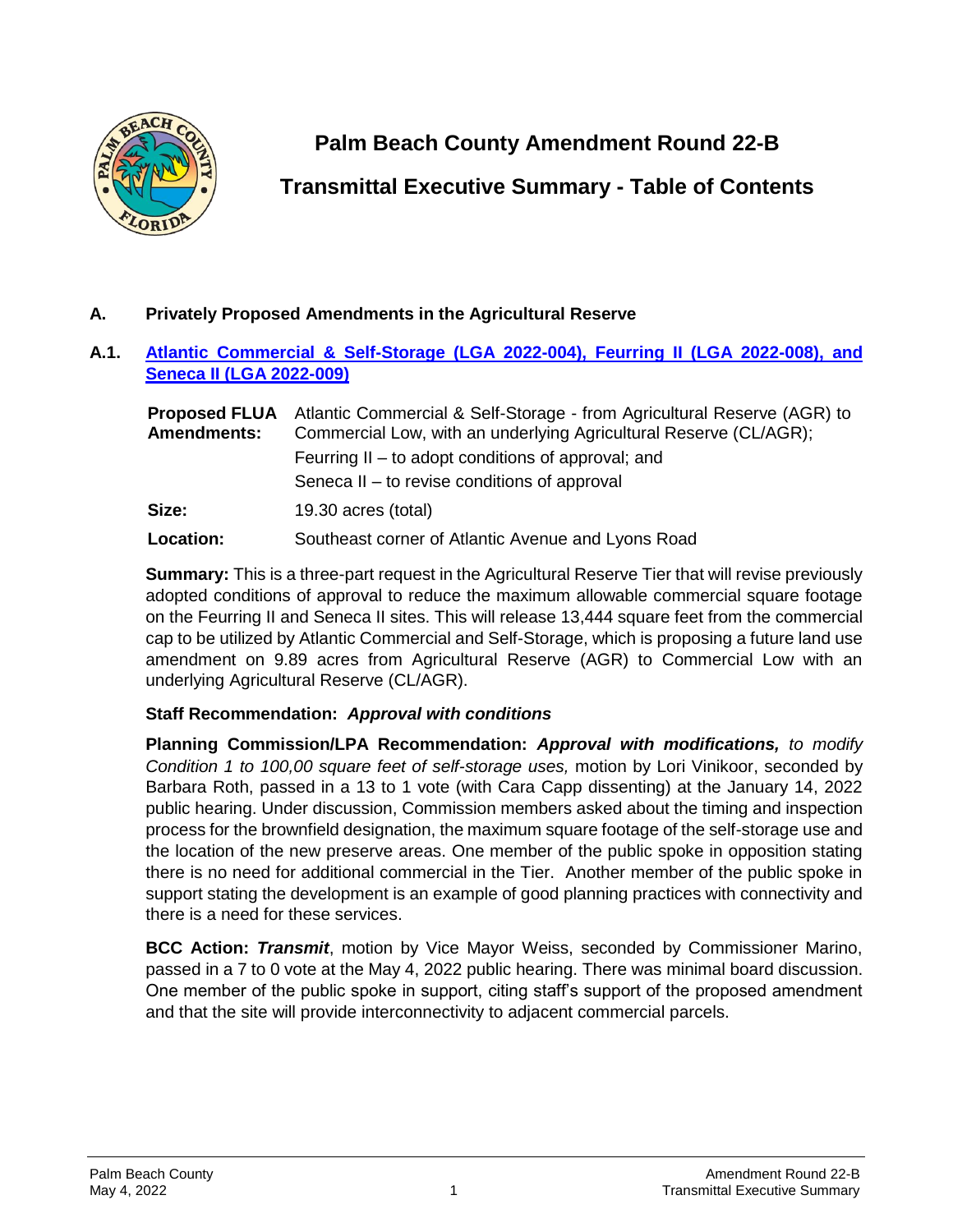## **B. County Proposed Text and Map Series Amendments**

# **B.1. Coastal High Hazard Area (CHHA) Updates**

**Summary:** This proposed County-initiated amendment would revise the Introduction and Administration Element, Coastal Management Element, and Map Series Coastal High Hazard Area Map CM 2.1 of the Comprehensive Plan, to update the depiction and references to the Coastal High Hazard Area to reflect the most recent maps provided by the Florida Division of Emergency Management.

## **Staff Recommendation:** *Approval*

**Planning Commission/LPA Recommendation:** *Approval,* motion by Barbara Roth, seconded by Spencer Siegel, passed in a 12 to 0 vote at the March 11, 2022 public hearing. Under discussion, Commission members asked how these maps correspond with evacuation zones and where to see the location of municipal Coastal High Hazard Areas. Two members of the public including a representative of the Sierra Club Loxahatchee Group stated that the County's coastal areas are at risk and expressed that the CHHA should reflect all hurricane categories.

**BCC Action:** *Transmit*, motion by Vice Mayor Weiss, seconded by Commissioner Sachs, passed in a 7 to 0 vote at the May 4, 2022 public hearing. There was minimal board discussion. One member of the public spoke regarding climate change impacts and support of natural dunes.

# **B.2. Commerce Future Land Use Designation Text**

**Summary:** This County proposed amendment would establish a third future land use designation for light industrial uses. The amendment proposes to establish location, frontage and access requirements for the new CMR future land use in the Urban/Suburban Tier (Exhibit 1-A). In addition, the amendment will limit new industrial uses in the Agricultural Reserve Tier to the CMR future land use designation, and establish location, frontage, access, and preserve requirements (Exhibit 1-B).

#### **Staff Recommendation:** *Approval*

**Planning Commission/LPA Recommendation:** *Approval of the Commerce future land use designation in the Urban/Suburban Tier*, motion by Dagmar Brahs, seconded by Glenn Gromann, passed in a 12 to 0 vote at the March 11, 2022 public hearing. *Denial of the*  Commerce future land use designation in the Agricultural Reserve Tier, a motion for approval with modifications by Kiley Harper-Larsen, seconded by Glenn Gromann failed in a 6 to 6 vote (with Barbara Roth, Lori Vinikoor, Dagmar Brahs, Sara Pardue, Marcia Hayden and Rick Stopek dissenting) at the March 11, 2022 public hearing. The failure to pass an affirmative vote resulted in a denial. The motion included the reduction of the minimum acreage to 4 acres and a preserve requirement for sites 16 acres and greater. An initial motion for approval with modifications (to reduce the minimum acreage to 3 acres) by Kiley Harper-Larsen failed for a lack of second. A second motion to approve with a recommendation for preserve requirement for sites 16 acres and greater, by Penny Pompei, seconded by Glenn Gromann, failed in a 5 to 7 vote (with Barbara Roth, Lori Vinikoor, Dagmar Brahs, Sara Pardue, Kiley Harper-Larsen, Rick Stopek, and Eric Royal dissenting).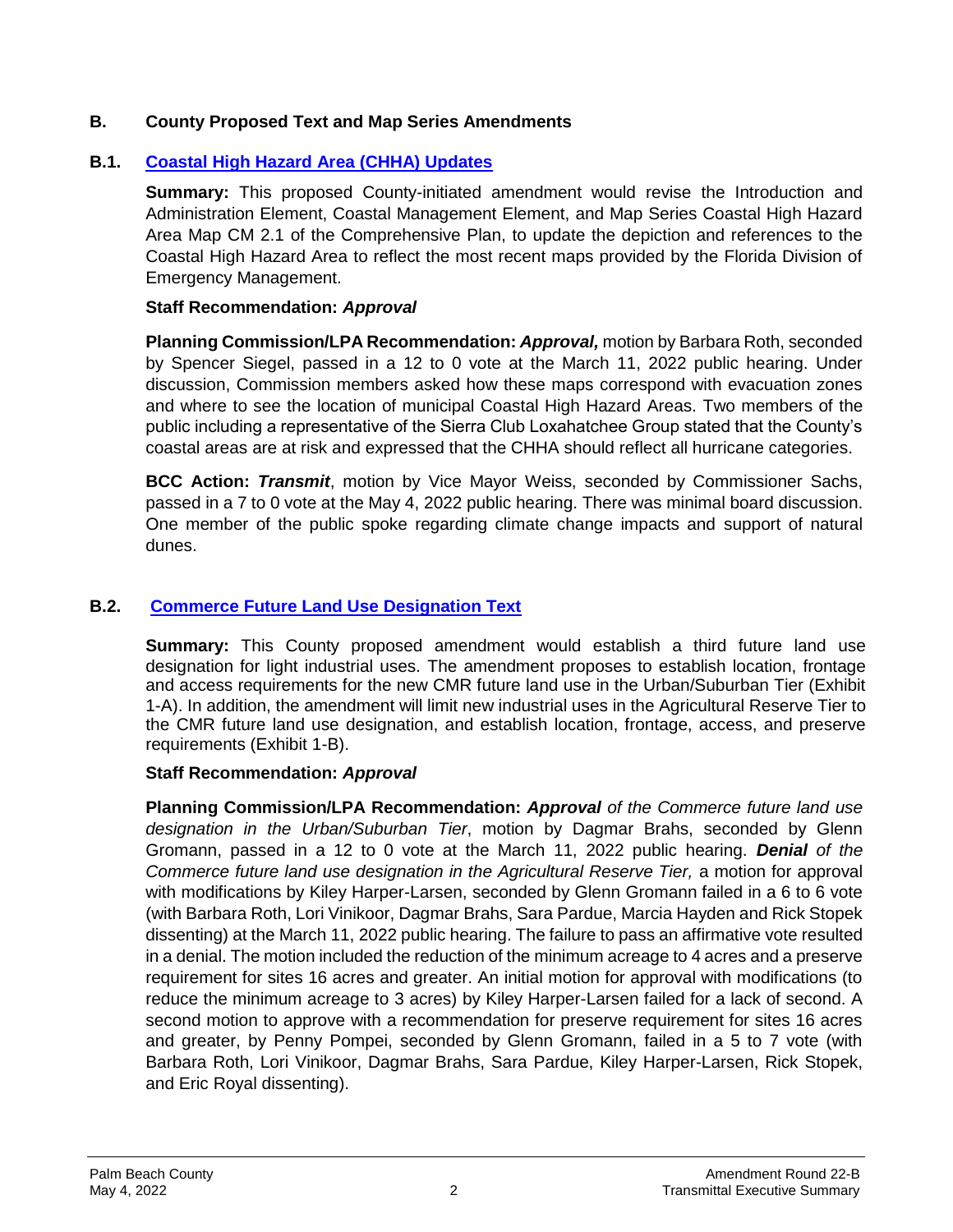Under discussion, Commission members deliberated the acreage needed for industrial uses, the appropriateness of the Commerce FLU on the west side of State Road 7, and tightening of language for the Agricultural Reserve Tier. One member of the public spoke in support of the new future land use within the Urban/Suburban Tier stating that it is needed and long overdue. Six members of the public including the Representatives of Sierra Club Loxahatchee Group and 1000 Friends of Florida spoke in opposition to the new future land use in the Agricultural Reserve Tier stating the impact of climate change and need to protect agriculture in the Tier. Ten members of the public spoke in support of light industrial uses in the Tier and requested modifications to extend the location criteria west of State Road 7 on Atlantic Avenue, reduce minimum site size to 3 acres, and allow for preserve requirement for sites 50 acres or greater.

**BCC Action:** *Transmit the Commerce future land use designation in the Urban/Suburban Tier,* motion by Commissioner Sachs, seconded by Commissioner Marino passed in a 7 to 0 vote at the May 4, 2022 public hearing. *Transmit with modifications the Commerce future land use designation in the Agricultural Reserve Tier,* motion by Commissioner Sachs, seconded by Commissioner Bernard, passed in a 5 to 2 vote (with Vice Mayor Weiss and Commissioner McKinlay dissenting) at the May 4, 2022 public hearing. The motion included modifications to reduce the minimum acreage to 3 acres and to require a preserve for sites over 50 acres to allow a broader range that may be narrowed at adoption. The changes are shown in Exhibit 1- B in double underline and double strikethrough. Under discussion, the Board expressed preliminary support for the new future land use designation and policies in the Ag Reserve Tier, and directed staff to continue dialogue with interested parties and property owners on the topics presented between transmittal and adoption.

Under public comment, 18 members of the public spoke on the item. Eleven members of the public spoke in support of the amendment, although several requested modifications to the minimum acreage, allowing west of SR7, and increasing preserve requirements from 16 to 50 acre sites. Seven members of the public including representatives of Sierra Club Loxahatchee Group and 1000 Friends of Florida spoke in opposition citing the need to preserve the land in the Ag Reserve for agriculture and that the area was not appropriate for industrial or regional uses. Representatives from the Coalition of Boynton West Residential Associations (COBWRA), Save Agriculture Reserve for Agriculture (SARA), the Alliance of Delray Residential Associations, Inc. expressed concern for the amendment in the Agricultural Reserve Tier, and commented on the need to refine some of the policy language, restrictions, and requirements for this language, often citing their written comments (attached in Exhibit 3).

#### **B.3. Agricultural Reserve Essential Housing Future Land Use Designation Text**

**Summary:** This County proposed amendment would establish a new future land use designation to facilitate higher-density residential development including multifamily in the Agricultural Reserve Tier. The amendment proposes to establish location, frontage, minimum size, and required percentages of preserve area and of workforce housing for the new Essential Housing FLU designation; and, remove obsolete policies and clarify language in existing policies.

#### **Staff Recommendation:** *Approval*